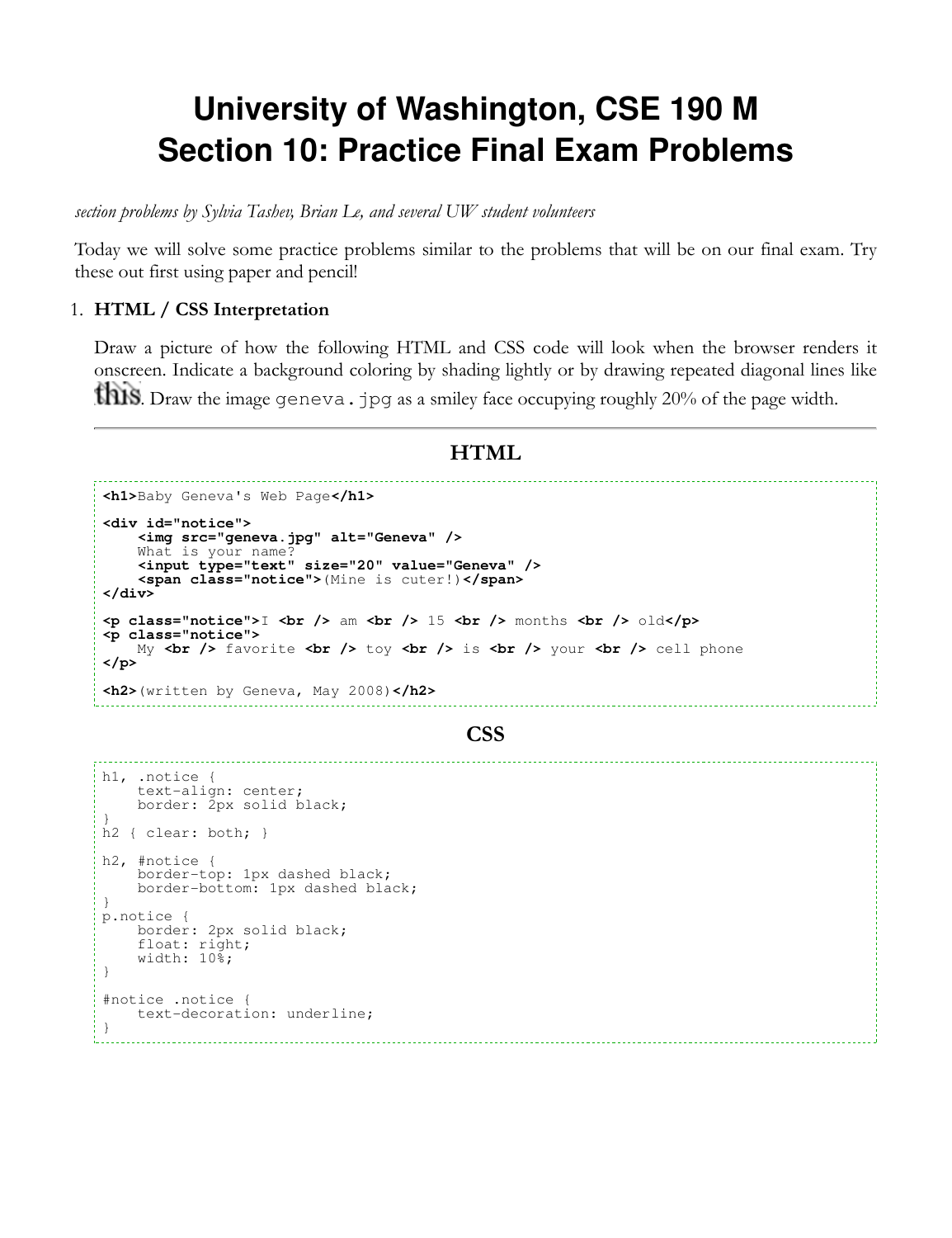## 2. HTML / CSS - Apples:

Write HTML (just what's in the body) and CSS code to reproduce the following page:



The following are details about the appearance of the page:

- Make all headings green, and make them use Garamond font or any serif font on the system.
- The quote should be italicized.
- The apples picture name is greenapples.jpg. It also links to http://www.apple.com/.
- All pictures should have no borders and be 250 pixels wide.
- $\circ$  The right section has a 2 pixel wide outset green border and a background of #99cc99.
- Every other line in the "types of apples" list is white and its font-size is 120% as large as the other list items.
- The definition terms are bolded.
- Notice that there are two distinct sections on the page.
- The content inside each section should be 20 pixels away from all edges.
- Note: Don't forget to use proper tags for all of the elements that clearly describe the content on the page.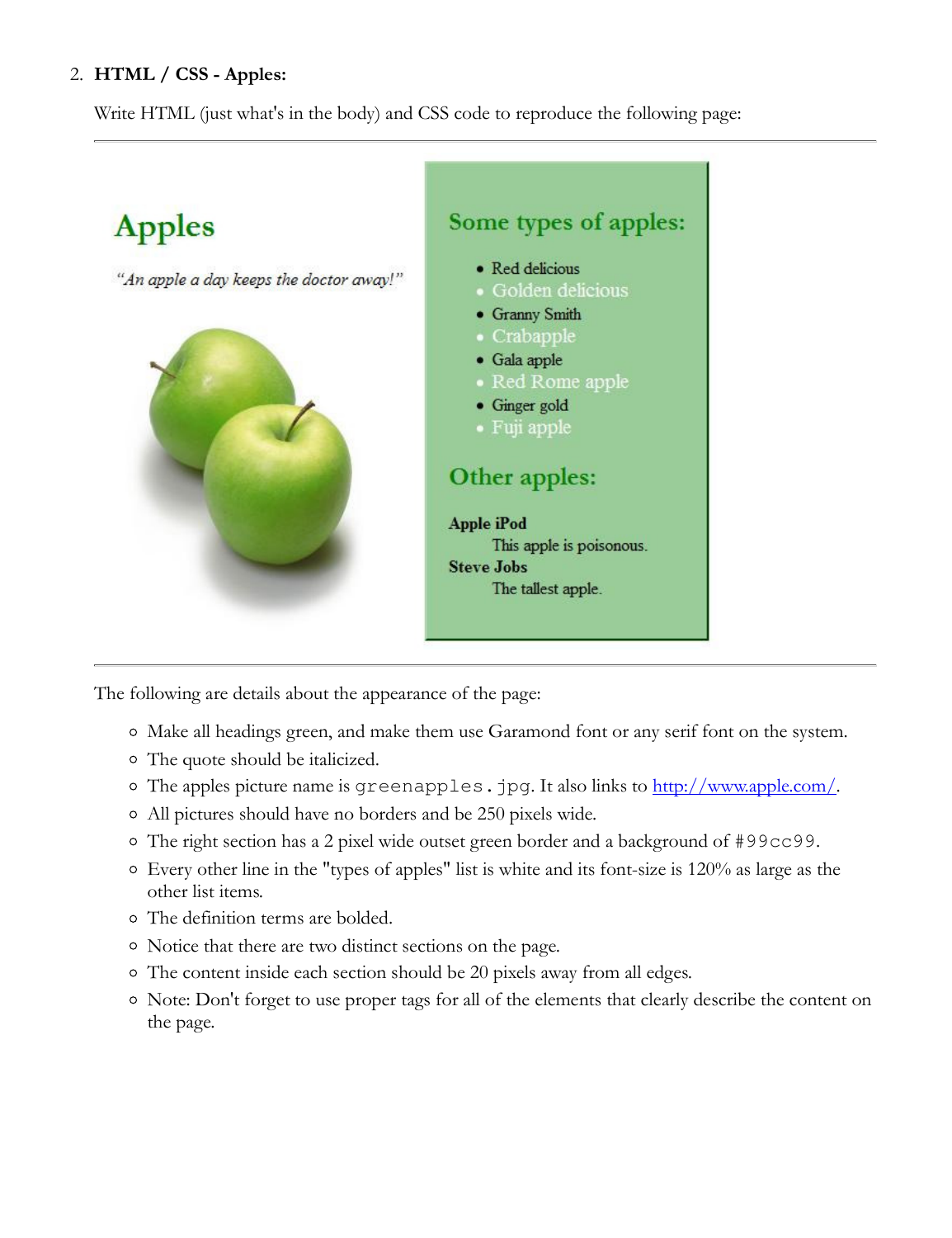## PHP - Image Gallery Search: 3.

The following HTML snippet is the skeleton of a simple search page for an image gallery.

```
<h1>Image Gallery Search<h1>
<form action="search.php" method="get">
     <fieldset>
         Type a query:
<input type="text" name="query" /> <br /><input type="submit" value="Search" />
     </fieldset>
\langle/form\rangle
```
Write a PHP program called search.php to implement the searching feature. An image is considered a "match" to the search string if the name of the image contains the entirety of the search string. For example, a query of "tea" might match "tea.jpg" or "steamboat.jpg".

You should output an unordered list of links to all matches. A blank query should return no results. The gallery stores all of its images in a directory called images. You may assume there are only image files in the images directory. The search should be case-insensitive and you should eliminate the whitespace surrounding a query before processing it.

Here is a **ZIP** gallery of images you can use to test your program.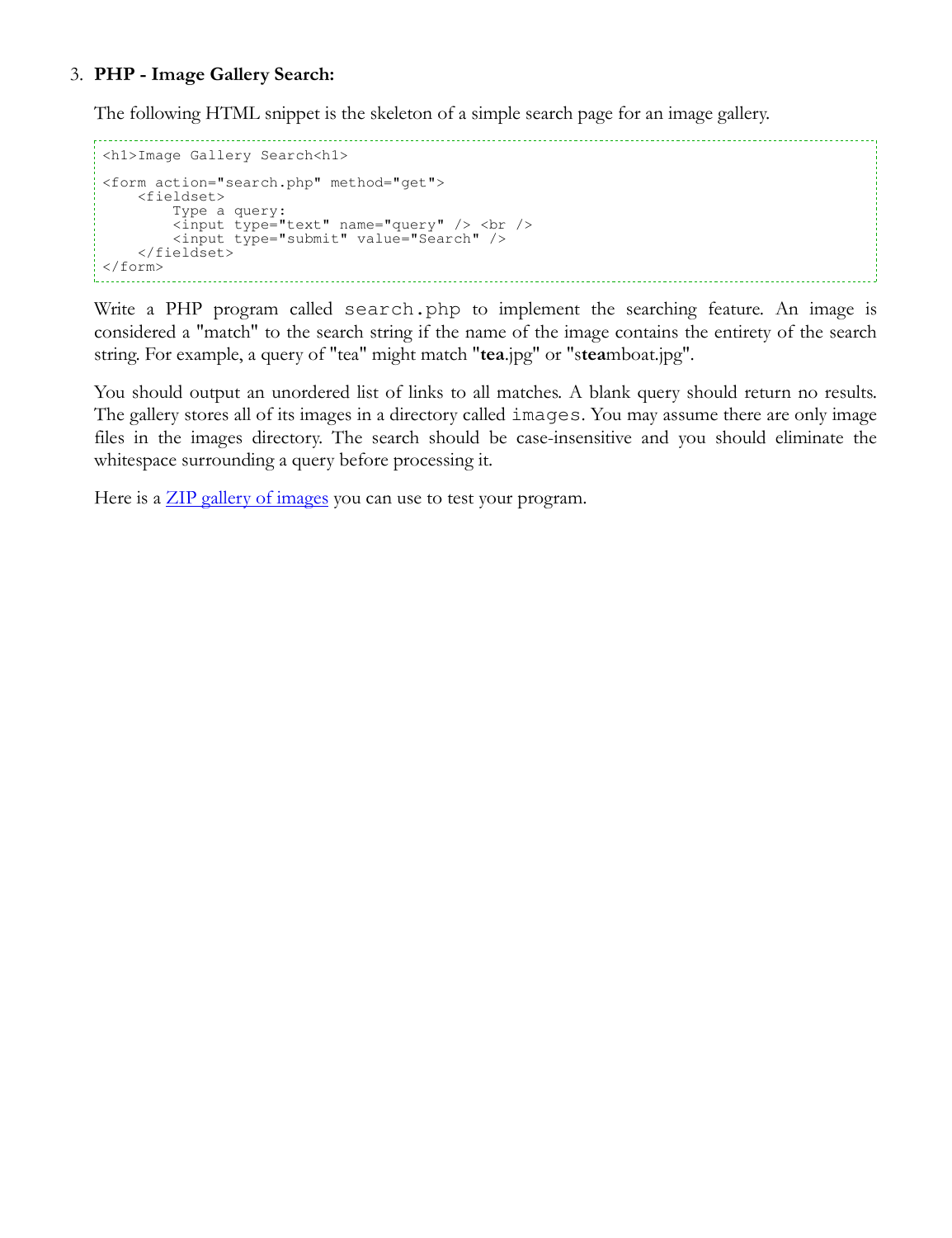## JavaScript - Flower Garden: 4.

Write the necessary JavaScript code garden. js for the functionality of the following page:

| <b>Flower Garden</b>                                         |  |
|--------------------------------------------------------------|--|
|                                                              |  |
|                                                              |  |
| Plant Garden Clear<br># of flower patches:<br>$\overline{2}$ |  |

This page allows the user to plant a number of flower patches in their garden.

- The input box for the # of flower patches has an id of "count".
- The "Plant Garden" button has an id of "plant".
- The "Clear" button has an id of "clear".
- When the user clicks on "Plant Garden" the page should generate the # of flower patches given in the input box on the page.
- The flower patches are images; either daffodils.jpg or roses.jpg.
- Choose randomly what kind of flower patch to show.
- o Clicking on the "Clear" button removes all flower patches from the garden.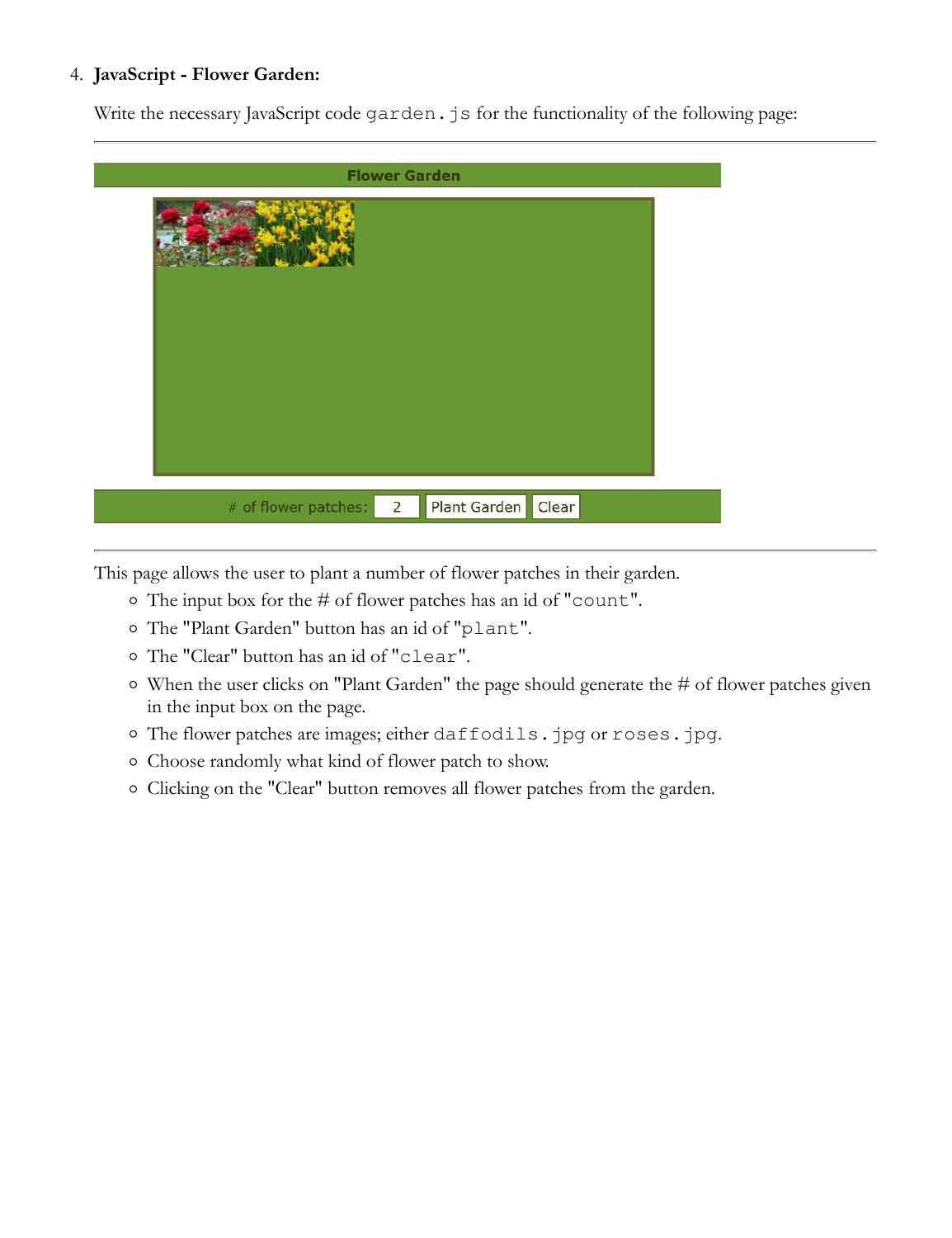## Ajax/JavaScript - Music Search: 5.

Write the necessary JavaScript code for the Ajax functionality of the following page.

|                                                                                      | <b>Music Search</b> |        |
|--------------------------------------------------------------------------------------|---------------------|--------|
| Search your music:                                                                   | hi                  | Search |
| Scratching Hearts - Our Favorite Year - 3:48<br>Dear Hip Hop - Magnetic North - 4:04 |                     |        |
| Within The Rhythm - Magnetic North - 4:01                                            |                     |        |

This page allows the user to search for songs. You are given access to a web service  $\frac{music, php}{$ . To use the service, you may send in a query parameter named term. The service will then return all of the songs that contain the search term in the following XML format.

If you send the empty string '', the service will return a list of all songs.

```
<songs>
 <song genre="Pop" duration="3:48">
 <title>Dance Like Michael Jackson</title>
           <artist>The Far East Movement</artist>
           <album>Animal</album>
      </song>
 <song genre="Soundtrack" duration="3:11">
 <title>Aaj Ki Raat</title>
           <artist>A. R. Rahman</artist>
           <album>Slumdog Millionaire</album>
      </song>
</songs>
```
You will need to parse the XML to display all the songs returned to the page.

- The search button has an id of "search"
- The search textfield has an id of "query"
- Each song is displayed as a paragraph in the div with an id of "results".
- For each song returned, you must display the following separated by hyphens:
	- Title of the song
	- Artist of the song
	- Duration of the song
- You may assume that the request will be successful; you do not need to write any onFailure or onException functions.

Here is a runnable solution.